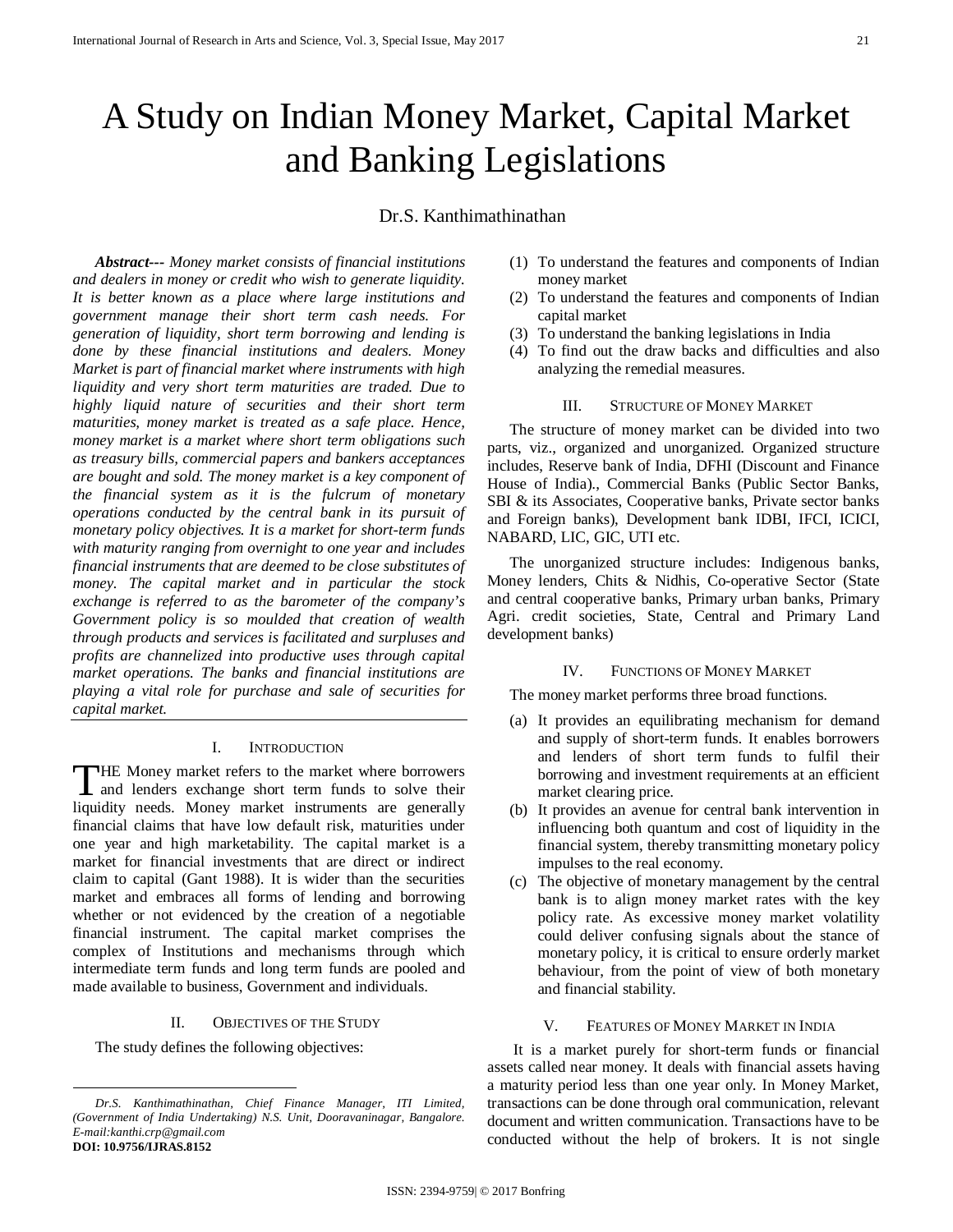homogeneous market, it comprises of several sub market like call money market, acceptance bill market. The players in the money market include Commercial Banks, Acceptance Houses and NBFC (Non-Banking Financial Companies).

## VI. IMPORTANCE OF MONEY MARKET

(A) Development of trade and industry. (B)Development of capital market. (C)Smooth functioning of commercial banks. (D)Effective central bank control. (E)Formulation of suitable monetary policy. (F)Non-inflationary source of finance to government.

# VII. COMPOSITION OF MONEY MARKET

Money Market consists of a number of sub-markets which collectively constitute the money market. They are (A)Call Money Market, (B) Commercial Bills Market, (C)Acceptance Market, and (D)Treasury bill Market.

# VIII. MONEY MARKET INSTRUMENTS

Investment in money market is done through money market instruments. Common Money Market Instruments are as follows: (A)Treasury Bills (T-Bills), (B) Central Government Securities (Gilt-edged Securities) (C)State Government and Public Sector Instruments, (D)Municipal Bonds, (E) Commercial Papers, (F) Certificates of deposits, (G) Bills Rediscounting, (H) Call/Notice Money Market(I) Repurchase Agreements (Repos) (J) Inter Bank Participation, (K)Bank deposits, (L)Term Money(M)Corporate Debentures and Bonds, (M) Bankers' Acceptance (N) Commercial Bills (O)Fringe Market

# *Let us Understand Important Money Market Instruments in Detail*

# *a. Treasury Bills (T-Bills)*

Treasury Bills, are the safest money market instruments, short-term borrowing instruments of the Central Government of the Country issued through the Central Bank (RBI)in India. They are zero risk instruments, and hence the returns are not so attractive. It is available both in Primary Market as well as Secondary Market. It is a promise to pay a said sum after a specified period. T-bills are short-term securities that mature in one year or less from their issue date. They are issued with three-month, six-month and one-year maturity periods.

## *b. Repurchase Agreements*

Repurchase transactions, are called Repo or Reverse Repo transactions or short term loans in which two parties agree to sell and repurchase the same security. They are usually used for overnight borrowing. Repo/Reverse Repo transactions can be done only between the parties approved by RBI and in RBI approved securities viz. GOI and State Government Securities, T-Bills, PSU Bonds, FI Bonds, Corporate Bonds etc. Under repurchase agreement the seller sells specified securities with an agreement to repurchase the same at a mutually decided future date and price. Similarly, the buyer purchases the securities with an agreement to resell the same to the seller on an agreed date at a predetermined price. Such a transaction is called a Repo when viewed from the perspective of the seller

of the securities and Reverse Repo when viewed from the perspective of the buyer of the securities. Thus, whether a given agreement is termed as a Repo or Reverse Repo depends on which party initiated the transaction. The lender or buyer in a Repo is entitled to receive compensation for use of funds provided to the counterparty. Effectively the seller of the security borrows money for a period of time (Repo period) at a particular rate of interest mutually agreed with the buyer of the security who has lend the funds to the seller. The rate of interest agreed upon is called the Repo rate.

# *c. Commercial Papers*

Commercial paper is a low-cost alternative to bank loans. It is a short term unsecured promissory note issued by Corporate and Financial institutions at a discounted value on face value. They are usually issued with fixed maturity between 1 to 270 days and for financing of accounts receivables, inventories and meeting short term liabilities. Say, for example, a company has receivables of ` 1 lakh with credit period 6 months. It will not be able to liquidate its receivables before 6 months. The company is in need of funds. The company may issue commercial papers. They yield higher returns as compared to T-Bills as they are less secure in comparison to these bills; however, chances of default are almost negligible but are not zero risk instruments. Commercial paper being an instrument not backed by any collateral, only firms with high quality credit ratings will find buyers easily without offering any substantial discounts.

#### *d. Certificate of Deposit*

It is a short term borrowing more like a bank term deposit account. It is a promissory note issued by a bank in form of a certificate entitling the bearer to receive interest. The certificate bears the maturity date, the fixed rate of interest and the value. It can be issued in any denomination. They are stamped and transferred by endorsement. Its term generally ranges from three months to five years and restricts the holders to withdraw funds on demand. However, on payment of certain penalty the money can be withdrawn on demand also. The returns on certificate of deposits are higher than T-Bills because it assumes higher level of risk. While buying Certificate of Deposit, return method should be seen. Returns can be based on Annual Percentage Yield (APY) or Annual Percentage Rate (APR). In APY, interest earned is based on compounded interest calculation.

## *e. Bankers' Acceptance*

It is a short term credit investment created by a nonfinancial firm and guaranteed by a bank to make payment. It is simply a bill of exchange drawn by a person and accepted by a bank. It is a buyer's promise to pay to the seller a certain specified amount at certain date. The same is guaranteed by the banker of the buyer in exchange for a claim on the goods as collateral. The person drawing the bill must have a good credit rating otherwise the Banker's Acceptance will not be tradable. The most common term for these instruments is 90 days. However, they can vary from 30 days to180 days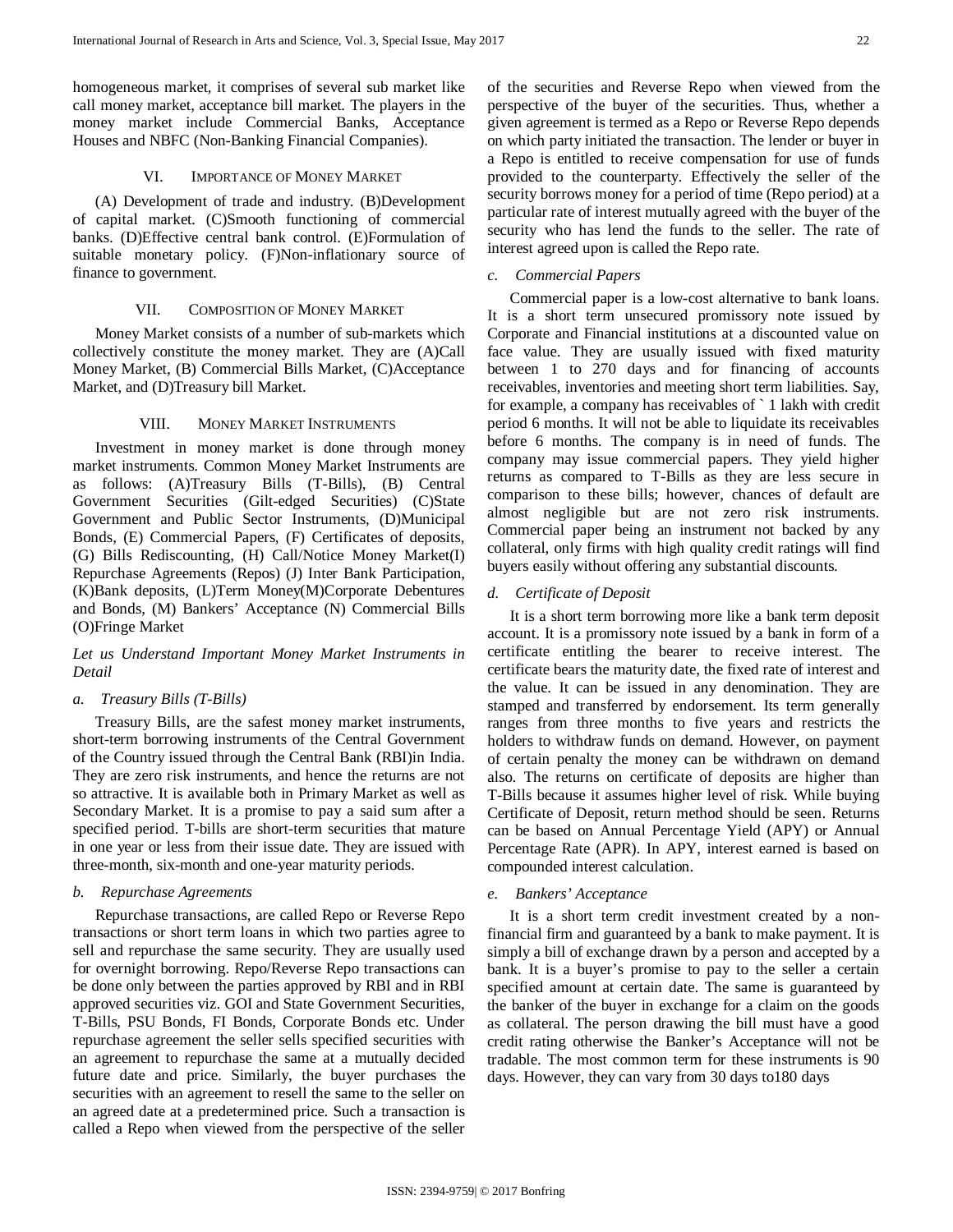# *f. Commercial Bills*

Purchase and discounting of commercial bills is a way by which banks provide funds for working capital required by commerce, trade and industry. The financial instrument trading in the bills market is the bill of exchange. It is a written instrument containing unconditional order signed by the maker, directing to pay a certain amount of money to a particular person, or to the bearer of the instrument. It is a negotiable self-liquidating instrument with low degree of risk. Its liquidity is exceeded only by T-bills, call loans and cash, in that order. The spread between the face value of the bill and ready cash paid is the discount rate. Till the bill matures, the banks can use the same process of discounting to get ready cash. The eligibility criterion is that the bill should arise out of a genuine trade transaction and the maturity period should fall within 90 days from the date of discounting.

## *g. Term Money*

RBI has permitted some of the Financial Institutions like IDBI, ICICI, IFCI, HBI, SIDBI, NABARD, EXIM-Bank etc. to borrow from the market for a period of 3 months and up to a period of not more than 6 months within the stipulated limits. The rate of interest on the term money is determined between the parties by mutual negotiation. The investment in term money is unsecured and the limits are fixed by RBI. The term money is accepted by their institutions at a discounted value. On the due date the payment will be equal to the face value of the instrument, which for all purpose consists of term deposit receipt.

# *h. Bank Deposits*

The banks are permitted to keep deposits with other banks for a period of 15 days and above. The rate of interest of such deposits is freely determined by the two banks between themselves through negotiations. These deposits are not reckoned for the purpose of cash reserve ratio (CRR) requirements. Like the call/notice money transactions, the transactions relating to the bank deposit is evidenced by way of deposit receipt. These deposits are not transferable, but they could be prematurely closed at the discretion of the lender and Bankers' Acceptance:

#### *i. Call Money Market*

Call money refers to that transaction which is received or delivered by the participants in the call money market and where the funds are returnable next day. The call money transactions are also referred to as overnight funds. Notice money on the other hand is a transaction where the participants will take time to receive or deliver for more than two days but generally for a maximum of fourteen days. In both the cases the transaction is unsecured. Therefore, as a prudential measure, a counter-party exposure limits are listed according to which the lender lends money. In short, resorting to the call/notice money transactions reflect temporary mismatch of funds during the short period of one to fourteen days. The participants, who have surplus, lend their money to shed the mismatch for the relative period. The participants, who are short of funds, would borrow funds for the relative period. The rate at which the funds will be deployed or borrowed will be determined on the basis of the market

conditions at a given point of time. When the market is highly liquid, the funds would be easily available whereas the funds will be difficult to obtain in a tight money market conditions.

# IX. DEFINITION OF CAPITAL MARKET

It is a place where people buy and sell financial instruments such as equity or debt. It is a mechanism to facilitate the exchange of financial assets. The capital market includes primary and secondary markets. Examples of secondary markets in India include BSE& NSE which constitute majority of the capital market transactions.

Significance of Capital Markets: It understands that wellfunctioning stock market may help the development process in an economy through the following channels:

- (a) Growth of savings.
- (b) Efficient allocation of investment resources.
- (c) Better utilization of the existing resources.

# X. CAPITAL MARKET INSTRUMENTS AND PARTICIPANTS

The capital market is a place where long term funds are borrowed and lent. Capital Market Instruments include Equity, Preference shares, Debenture/ Bonds, ADRs/ GDRs and Derivatives. In the equity segment: we have equity shares, preference shares, convertible preference shares, nonconvertible preference shares, etc. In the debt segment: we have debentures, zero coupon bonds, deep discount bonds, etc. Section 85 of the Companies Act, 1956 permits public limited companies (having share capital) to have two kinds of shares namely-Equity and Preference. Apart from the traditional securities, we have lot of innovative (eg. Sweat Equity Shares) and Hybrid Instruments which are coming up in the market.

.Foreign institutional investors have emerged as major players on the Indian bourses. NSE has an upper hand over its reveal BSE in terms of volumes not only in the equity markets but also in the derivatives market. It has been a long journey for the Indian capital market. Now the capital market is organized, fairly integrated, mature, more global and modernized. The Indian equity market is one of the best in the world in terms of technology. Advances in computer and communications technology coming together on Internet are shattering geographic boundaries and enlarging the investor class. Internet trading has become a global phenomenon. The Indian stock markets are now getting integrated with global markets.

# XI. BANKING LEGISLATIONS IN INDIA

*Evolution of Legislative Regulation of Banking in India:* In the very early phase of commercial banking in India, the regulatory framework was somewhat diffused and the Presidency Banks were regulated and governed by their Royal Charter, the East India Company and the Government of India of that time. Though the Company law was introduced in India way back in 1850, it did not apply to the banking companies. The banking crisis of 1913, however, had revealed several weaknesses in the Indian banking system, such as the low proportion of liquid assets of the banks and connected lending practices, resulting in large-scale bank failures.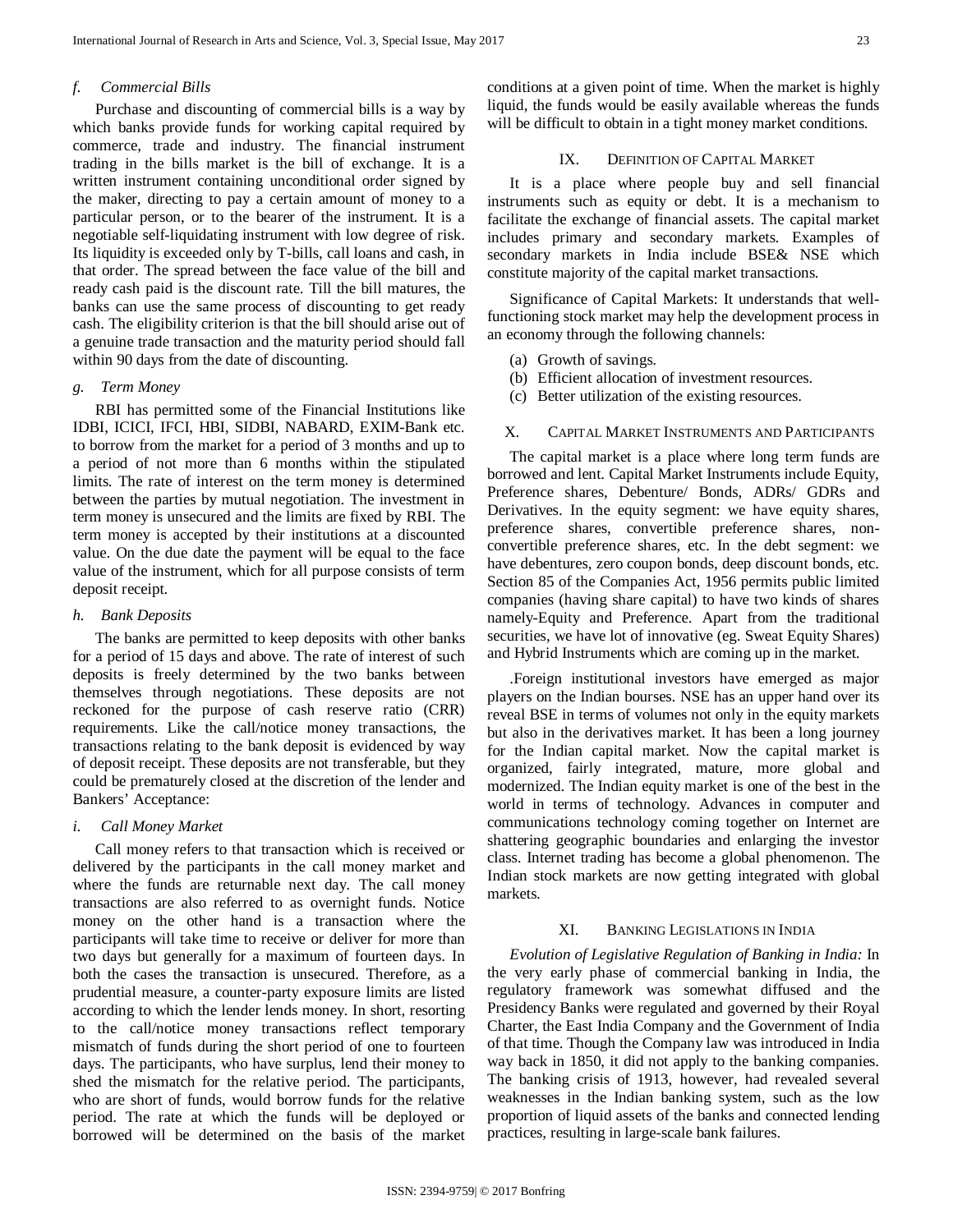The recommendations of the Indian Central Banking Enquiry Committee (1929-31**)**, which looked into the issue of bank failures, paved the way for legislation for banking regulation in the country. Though the RBI, as part of its monetary management mandate, had, from the very beginning, been vested with the powers, under the RBI Act, 1934, to regulate the volume and cost of bank credit in the economy through the instruments of general credit control, it was not until 1949 that a comprehensive enactment, applicable only to the banking sector, came into Existence. Prior to 1949, the banking companies, in common with other companies, were governed by the Indian Companies Act, 1913, which itself was a comprehensive re-enactment of the earlier company law of 1850. This Act, however, contained a few provisions especially applicable to banks.

There were also a few ad hoc enactments, such as the Banking Companies (Inspection**)** Ordinance, 1946, and the Banking Companies (Restriction of Branches) Act, 1946, covering specific regulatory aspects .In this backdrop, in March 1949, a special legislation, called the Banking Companies Act, 1949, applicable exclusively to the banking companies, was passed; this Act was renamed as the Banking Regulation Act from March 1966. The Act vested in the Reserve Bank the responsibility relating to licensing of banks, branch expansion, and liquidity of their assets, management and methods of working, amalgamation, reconstruction and liquidation.

It is interesting to note that till March 1966, the Reserve Bank had practically no role in relation to the functioning of the urban co-operative banks. However, by the enactment of the Banking Laws (Application to Co-operative Societies) Act, 1965, certain provisions of the Banking Regulation Act, regarding the matters relating to banking business, were extended to the urban co-operative banks also. Thus, for the first time in 1966, the urban co-operative banks too came within the regulatory purview of the RBI.

## *Legal Framework – Financial Sector in India*

*Umbrella Acts:* Reserve Bank of India Act, 1934: governs the Reserve Bank Functions Banking Regulation Act, 1949: governs the financial sector Acts Governing Specific Functions**:** Public Debt Act, 1944/Government Securities Act (Proposed): Governs government debt market. Indian Coinage Act, 1906: Governs currency and coins Foreign Exchange Regulation Act, 1973/Foreign Exchange Management Act, 1999: Governs trade and foreign exchange market Acts governing Banking Operations Companies Act, 1956:Governs banks as companies Banking Companies (Acquisition and Transfer of Undertakings) Act, 1970/1980:Relates to nationalization of banks, Bankers' Books Evidence Act, Banking Secrecy Act, Negotiable Instruments Act, 1881,Acts governing Individual Institutions, State Bank of India Act, 1954,The Industrial Development Bank (Transfer of Undertaking and Repeal) Act, 2003,The Industrial Finance Corporation (Transfer of Undertaking and Repeal) Act,1993,National Bank for Agriculture and Rural Development Act, National Housing Bank Act, Deposit Insurance and Credit Guarantee Corporation Act

# *Findings and Recommendations*

Regulation and supervision of the financial system has received renewed focus in recent years in the context of the phenomenal expansion of the financial sector, technologyenabled innovations in financial products and deepening of global integration. The strategic importance of the banks in the financial system make it imperative for the central bank– historically, the lender of the last resort and the supervisor of the banking system-to pursue financial stability as an important macroeconomic objective, although, in India, there are separate institutions (*viz.*, the SEBI and the IRDA) to oversee the functioning of individual segments of the financial system. A number of initiatives have been taken by the Reserve Bank in reorienting the supervisory and regulatory framework and aligning it with the international best practices, while providing sufficient flexibility to the financial institutions to respond to the growing competition and taking advantage of the business opportunities unfolded by technological advancements.

*Narasimham Committee II* made a range of recommendations for improving the vigour of the banking system (capital adequacy, asset quality, nonperforming assets, *etc.*) as also for strengthening the supervisory systems.

The Committee observed that the issue of 'autonomous status' for the Board for Financial Supervision (BFS) of the Reserve Bank should be considered to segregate the regulatory and supervisory functions of the apex bank. The Committee made specific recommendations to restructure the BFS and to set up a separate Board for Financial Regulation and Supervision (BFRS). The committee also highlighted the need for a review of banking sector laws, such as, the RBI Act, the Banking Regulation Act, the Nationalization Act and the State Bank of India Act. The recommendations made by the Committee are being progressively implemented.

Following the recommendations of the Narasimham Committee II and more recently in the context of the Basel II Accord, the Reserve Bank has taken several measures to strengthen its regulatory and supervisory framework with a view to ensuring a sound, efficient and vibrant financial system in the country. The measures to contain the level of nonperforming assets (NPAs) include the setting up of Debt Recovery Tribunals for expeditious adjudication and recovery of debts due to banks and financial institutions, LokAdalats (people's courts) and Asset

*Reconstruction Companies and Corporate Debt Restructuring (CDR) mechanisms:* In order to ensure the functioning of institutions and markets on the basis of informed decisions, the Reserve Bank has issued guidelines to banks to enhance the level of transparency and disclosures with regard to their financial position. Bank regulation is increasingly getting risk based with the realization that the traditional supervisory practices were out of step with the sophisticated risk management techniques. The International Convergence of Capital Measurement and Capital Standards: A Revised Framework (popularly known as Basel II) has brought regulation and risk management to the centre stage.